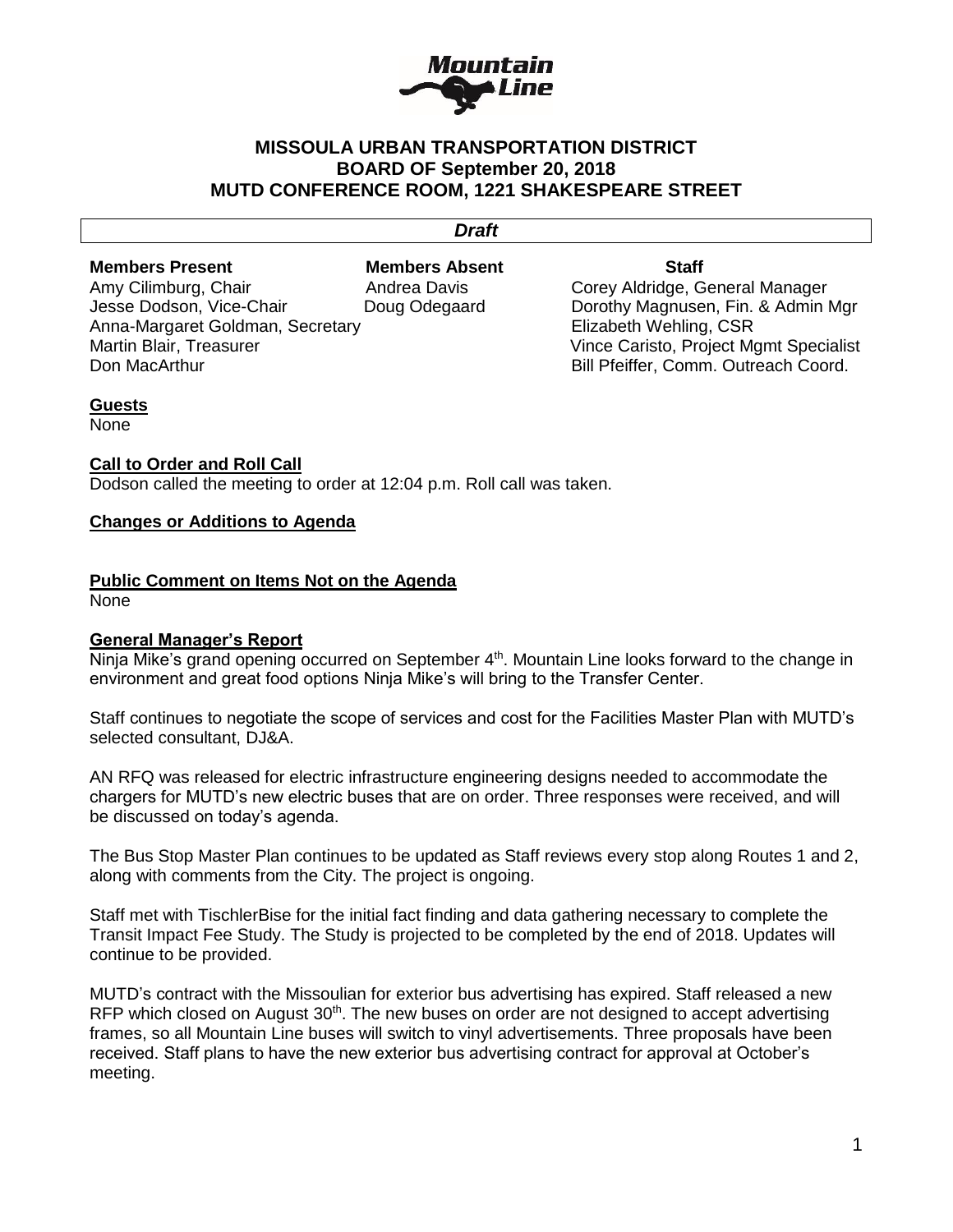Staff met with the City to discuss a possible annexing policy requiring properties annexing into the City to also annex into the Transportation District. This is an ongoing project, and Staff will continue with updates.

The 2018 Strategic Plan will be presented at a joint meeting of TPCC and TTAC on October 4th at 10:00 am at the City Council Chambers. The presentation will be given by Staff and Michelle from Jarrett Walker & Associates.

## **Minutes of August 22, 2018**

Dodson made a motion to approve the minutes of August 22, 2018, seconded by Goldman. The motion carried unanimously.

## **Country Crest Petition into District**

Aldridge explained the petition for Country Crest No. 3B, Lot 64 Subdivision for Inclusion into the Transportation District. Staff received the petition into the Transportation District, accompanied by a site plan indicating the lots within the project.

Dodson made a motion to approve Resolution 18-04 to expand the boundaries of the Transportation District to include Country Crest No. 3B, Lot 64 Subdivision, seconded by MacArthur. The motion carried unanimously.

## **Electric Engineering Design**

Caristo described the changes needed to be made to MUTD's current facility to accommodate the electric bus charging stations. A Request for Qualifications was released on August  $1<sup>st</sup>$ , 2018, and three (3) responses were received. CTA Architect Engineers was determined to be the most qualified for this project. Staff has negotiated a final scope of work and price proposal.

Blair made a motion to authorize the General Manager to execute a contract with the firm CTA Architects Engineers in the amount of \$19,946, plus a 3% contingency, seconded by MacArthur. The motion carried unanimously.

### **Facilities Master Plan**

Caristo discussed the growing need for expanded facilities, as the current MUTD maintenance and operations facility has reached full capacity. Staff worked with the Planning Committee to figure out a scope of work for a planning study capable of identifying MUTD's needs for a new facility.

A Request for Qualifications was issued on May  $7<sup>th</sup>$ , 2018, looking for firms with civil and structural engineering expertise on the design of federally funded transit facilities to complete the Facilities Master Plan. Responses were received from three (3) firms, and DJ&A was chosen as the most qualified for the project.

Dodson made a motion to authorize the General Manager to execute a contract with the firm DJ&A, P.C., in the amount of \$159,926, plus a 3% contingency, seconded by MacArthur. The motion carried unanimously.

# **Reserve Policy**

Magnusen gave a presentation on the Pro Forma and Reserve Policy revisions. The Finance Committee recommendations were to use Interest Earned to pay for Operating expenses. The following capital reserves were recommended: Operating Reserve, Fleet Replacement Reserve, and Facilities Capital Project Reserve. These are funded from existing reserves and unrestricted net assets.

Blair made a motion to approve the revisions to the Reserve Policy, seconded by Goldman. The motion carried unanimously.